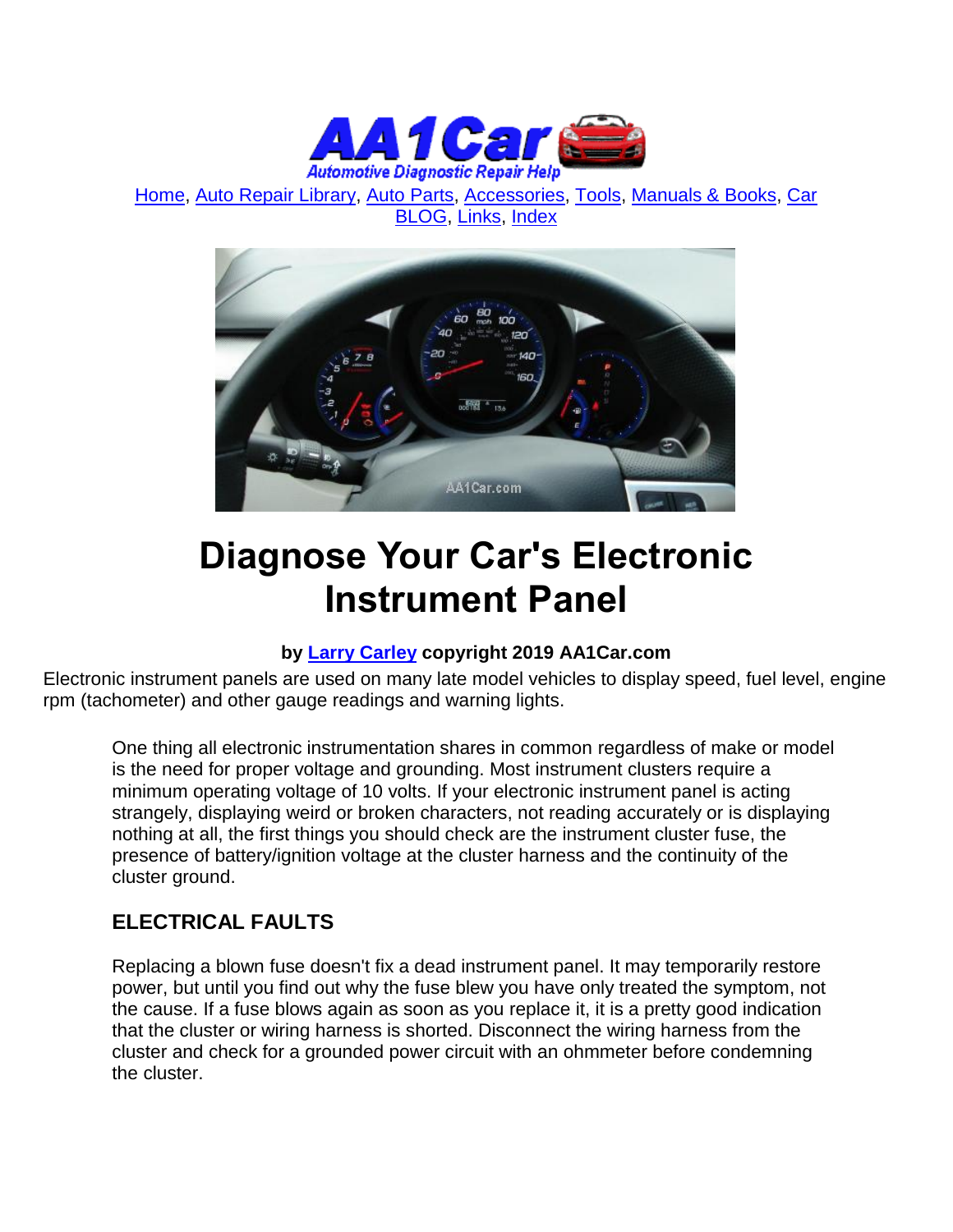The presence of battery/ignition voltage at the instrument cluster wiring harness should be checked with a voltmeter rather than a test light because you can't always judge low voltage by the brilliance of a simple 12 volt test light. Electronics are very sensitive to voltage levels, and 9.5 volts might not be enough for a cluster that requires a minimum of 10.0 volts to operate correctly.

To check the voltage, look up the wiring diagram in a shop manual, then pull the connector off the back of the cluster and probe the appropriate pin(s) with your voltmeter with the ignition on. If you do not find normal battery voltage, you will have to trace the problem using the wiring diagram.

If the instrument panel appears to be working normally (gauges reading normally), but the instrument panel is not lighting up, the fault could be a bad headlamp switch or interior lights dimmer switch (if separate from the headlamp switch).

A good ground connection is also extremely important. The presence of voltage at the panel harness won't make the panel work if there is a bad ground connection. Since the instrument cluster is mounted in a plastic dash, a separate ground wire or ground circuit through the wiring harness is usually needed to complete the power circuit. Refer again to the wiring diagram to find the ground path, and then check it with your ohmmeter. Do not use a self-powered test light because it cannot measure resistance (any resistance will lower circuit voltage).

### **INSTRUMENT PANELS NEED ACCURATE INPUTS**

Another essential element all electronic instrument clusters require is accurate input from vehicle sensors. The speedometer, tachometer, fuel level, oil pressure, voltage and temperature gauges obviously cannot function correctly if there is a problem with the corresponding sensor or its wiring circuit.

If everything on an electronic instrument panel seems to work okay except for one gauge that continually reads high, low or erratic, there is a high probability the problem is not in the cluster electronics but in the sending unit, sensor or wiring (especially if the gauge illuminates normally).

If one or more gauge display do not light up, however, or flicker, the problem is likely in the instrument panel itself.

Once again you will need to refer to a wiring diagram to check continuity between the instrument panel wiring harness and the various sending units and sensors.

### **ELECTRONIC INSTRUMENT PANEL QUICK CHECK**

One way to quick check electronic gauges is to go directly to the sending unit or sensor and ground it. In most cases, grounding will cause the gauge to read maximum, telling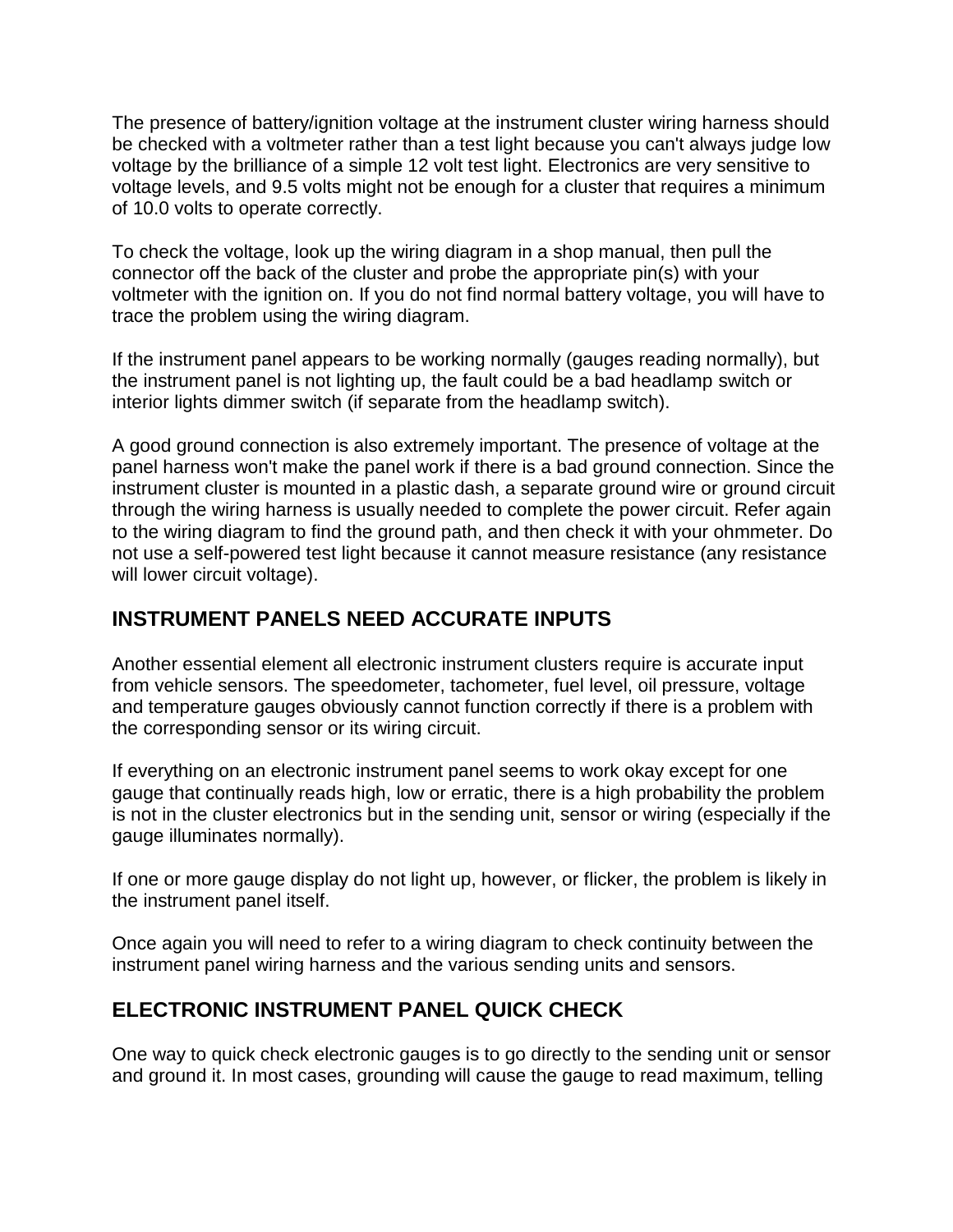you there is nothing wrong with the electronics or wiring. The problem is in the sensor or sending unit.

### **INSTRUMENT PANEL SELF-CHECKS**

When you first turn the ignition on, some instrument panels go through a short selfcheck procedure during which all the display segments and warning lights come on for a bulb check. Watch for any dark segments or indicators that fail to illuminate.

Self-check procedures vary a great deal from one vehicle to the next, but on some applications you can run a self-check diagnostic by pressing certain display buttons. Look in your owners manual for instructions on how to run an instrument cluster selfcheck (if provided). This information can also be found at the OEM service information websites.

Below are a two examples of instrument panel self-diagnostic procedures that are available on some cars:

### **INSTRUMENT PANEL DIAGNOSIS: LATE MODEL FORD MUSTANG**

On 1999 and later Ford Mustangs, the instrument cluster has a built-in self-diagnostic mode that can be accessed by pressing and holding the instrument cluster SELECT/RESET button. Insert the ignition key and turn to the RUN position (but don't crank or start engine). Continue to press and hold the SELECT/RESET button (for 5 seconds) until the word TEST is displayed by the odometer.

Release the SELECT/RESET button within three seconds after the word TEST is displayed to begin the self-diagnostic mode.

Now every time you press the SELECT/RESET button, you will advance through a series of self-diagnostic checks and displays until any fault codes that are present for the instrument panel will be displayed. Keep going and the unit will cycle through a series of gauge (GAGE) displays and self-checks.

To exit the instrument panel self-diagnostic mode, turn the ignition switch OFF, or press and hold the SELECT/RESET button for three or more seconds after all fault codes and GAGE test results have been displayed, then release the buttons.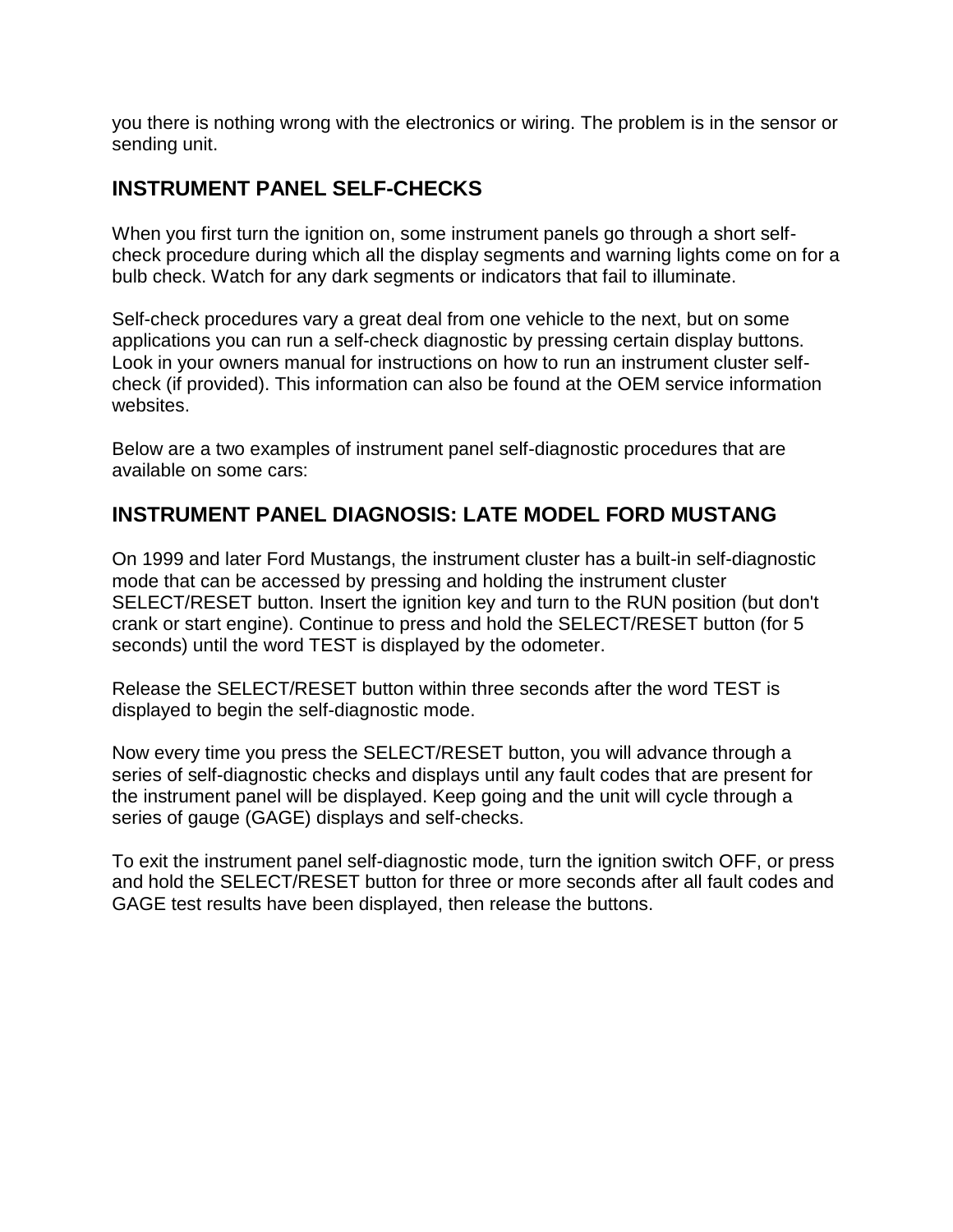| Ford Mustang Instrument Cluster Self-Checks<br>source: Ford |                                                                                                                                                                                                                                                                       |  |  |  |
|-------------------------------------------------------------|-----------------------------------------------------------------------------------------------------------------------------------------------------------------------------------------------------------------------------------------------------------------------|--|--|--|
| <b>Odometer Display</b>                                     | <b>Description</b>                                                                                                                                                                                                                                                    |  |  |  |
| GAGE                                                        | Activates gauge sweep of all gauges, then displays present<br>gauge values. Also carries out the checksum tests on<br>ROM and EE.                                                                                                                                     |  |  |  |
| All segments illuminated                                    | Illuminates all odometer segments.                                                                                                                                                                                                                                    |  |  |  |
| bulb                                                        | Illuminates all micro-controlled indicators and LEDs.<br>Install a new indicator or LED as necessary.                                                                                                                                                                 |  |  |  |
| ť                                                           | Returns to normal operation of all micro-controlled<br>indicators and LEDs and displays hexadecimal value for<br>ROM level (used when requesting assistance from the<br>hotline).                                                                                     |  |  |  |
| EE                                                          | Displays hexadecimal value for EE level (used when<br>requesting assistance from the hotline).                                                                                                                                                                        |  |  |  |
| đt                                                          | Displays hexadecimal coding of final manufacturing test<br>date (used when requesting assistance from the hotline).                                                                                                                                                   |  |  |  |
| dte                                                         | Displays continuous DTCs in hexadecimal format.<br>Pressing the SELECT/RESET button will display any<br>DTCs stored before proceeding to the next step.                                                                                                               |  |  |  |
| enG                                                         | Displays the English speed in mph. Speedometer will<br>indicate present speed within tolerances. Display will<br>show 0 if input is not received, if input received is invalid<br>for one second or more, or if speed is 0.                                           |  |  |  |
| m                                                           | Displays the metric speed data (km/h). Speedometer will<br>indicate present speed within tolerances. Display will<br>show 0 if input is not received, if input received is invalid<br>for one second or more, or if speed is 0.                                       |  |  |  |
| tAc                                                         | Displays the tachometer data received from the PCM via<br>the SCP network within tolerances. Tachometer will<br>indicate present rpm. Display will show 0 if input is not<br>received, if input received is invalid for one second or<br>more, or if engine rpm is 0. |  |  |  |

## Ford Mustang Instrument Cluster Fault Codes<br>Instrument Cluster Diagnostic Trouble Code (DTC) Index

| Instrument Cluster Diagnostic Trouble Code (DTC) Index |                                                 | source: Ford Motor Company                |                           |                                                                                         |
|--------------------------------------------------------|-------------------------------------------------|-------------------------------------------|---------------------------|-----------------------------------------------------------------------------------------|
| <b>Diagnostic Tool</b><br><b>Displayed DTC</b>         | Self-Diagnostic<br><b>Mode Displayed</b><br>DTC | Description                               | Source                    | Action                                                                                  |
| B1202                                                  | 9202                                            | Fuel Sender Open<br>Circuit               | Instrument Cluster        | GO to Pinpoint Test<br>$\mathbf{R}$                                                     |
| B1204                                                  | 9204                                            | Fuel Sender Short to<br>Ground            | Instrument Cluster        | GO to Pinpoint Test<br>R                                                                |
| B1317                                                  | 9317                                            | Battery Voltage High                      | Instrument Cluster        | REFER to Charging.                                                                      |
| B1318                                                  | 9318                                            | Battery Voltage Low                       | Instrument Cluster        | REFER to Charging.                                                                      |
| B1342                                                  | 9342                                            | ECU is Defective                          | Instrument Cluster        | <b>INSTALL</b> a new<br>instrument cluster.<br>TEST the system<br>for normal operation. |
| B1343                                                  | 9343                                            | Heated Backlight<br>Input Circuit Failure | Instrument Cluster        | REFER to Windows.                                                                       |
| B1356                                                  | 9356                                            | Ignition Run Circuit<br>Open              | Instrument Cluster        | GO to PInpoint Test                                                                     |
| B1364                                                  | 9364                                            | <b>Ignition Start Circuit</b><br>Open     | <b>Instrument Cluster</b> | GO to Pinpoint Test                                                                     |
| B2143                                                  | A143                                            | Odometer NVM<br>Mmory Failure             | Instrument Cluster        | GO to PInpoint Test                                                                     |
| C1284                                                  | 5284                                            | Oil Pressure Switch<br>Failure            | Instrument Cluster        | GO to Pinpoint Test                                                                     |
| P1197                                                  | 1197                                            | Mileage Switch<br>Circuit Failure         | Instrument Cluster        | GO to Pinpoint Test                                                                     |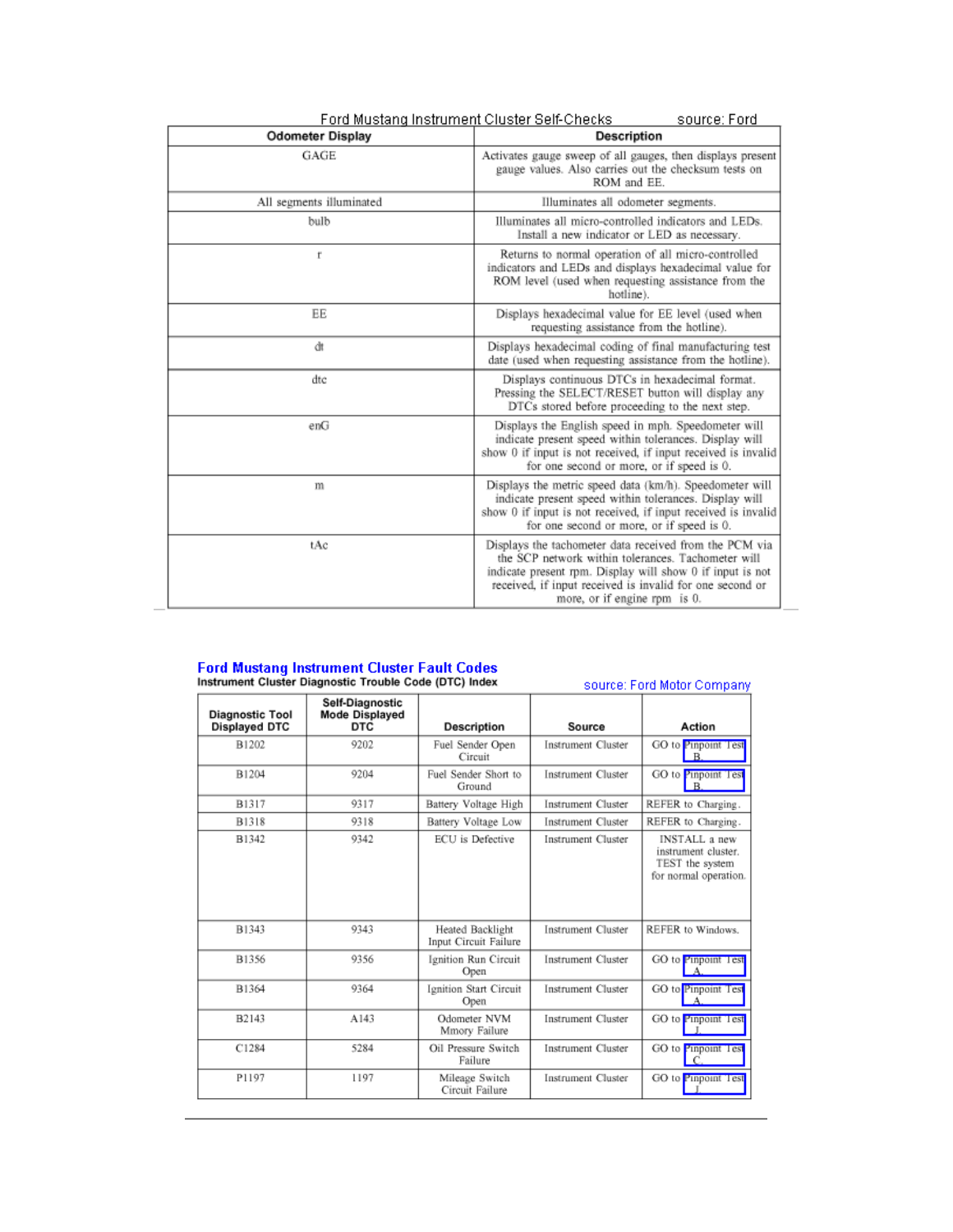### **CHRYSLER INSTRUMENT PANEL SELF-CHECKS**

On older Chrysler electronic instrument display panels that have a tachometer, the selfdiagnostic sequence is initiated by pressing the TRIP and TRIP RESET buttons simultaneously, turning the ignition on, then releasing the buttons. On those without a tach, press STEP and U.S./MET buttons simultaneously. If nothing happens, the panel is bad. The odometer should display EIC indicating the cluster is ready to begin the self tests.

To begin the first 5 tests, press the U.S./MET button. All vacuum fluorescent displays should illuminate. If the number 1, 2 or 3 displayed on the speedometer, there is a fault in the speedometer and the cluster needs to be replaced. A fault code 4 indicates a problem in the odometer memory chip (only the chip has to be replaced). When the number 5 appears, the cluster has passed the first five tests.

To sequence through the next 3 tests, you have to press the U.S./MET button each time. The sixth test illuminates all the individual display segments and flashes a 6 when complete. Test 7 lights up all the gauge scales and symbols and flashes a 7 when complete. Test 8 lights up the warning lamps in sequence and flashes an 8 when through. If the cluster passes all 8 tests, then the problem is outside the cluster.

If you have a Chrysler dash where the fuel, temp and oil gauges all read maximum and remain there after the engine has started, check for a loose module connector on the back of the cluster.

If the speedometer and odometer do not work, check the operation of the "distance sensor" (speedometer sending unit) on the transaxle with an ohm meter. Set the scale so that readings of less than one ohm will be shown clearly. Connect the meter to the sensor terminals and turn it. A good sensor should produce eight distinct pulses of 0.5 ohms or less with every revolution. Do not use a test light on the sensor as doing so may damage it.

### **CAN ELECTRONIC INSTRUMENT PANELS BE REPAIRED?**

Electronic instrumentation is fairly reliable, but from a service perspective, either it works or it does not. There is nothing in between. It makes no difference if the entire panel is dead or of only one gauge or display is acting up. In most instances, vehicle manufacturers have made no provisions for "field servicing" or repairing an instrument cluster if it is defective. You have to replace the entire instrument panel with a new unit or a used unit from a salvage yard, or find a source online that repairs electronic clusters.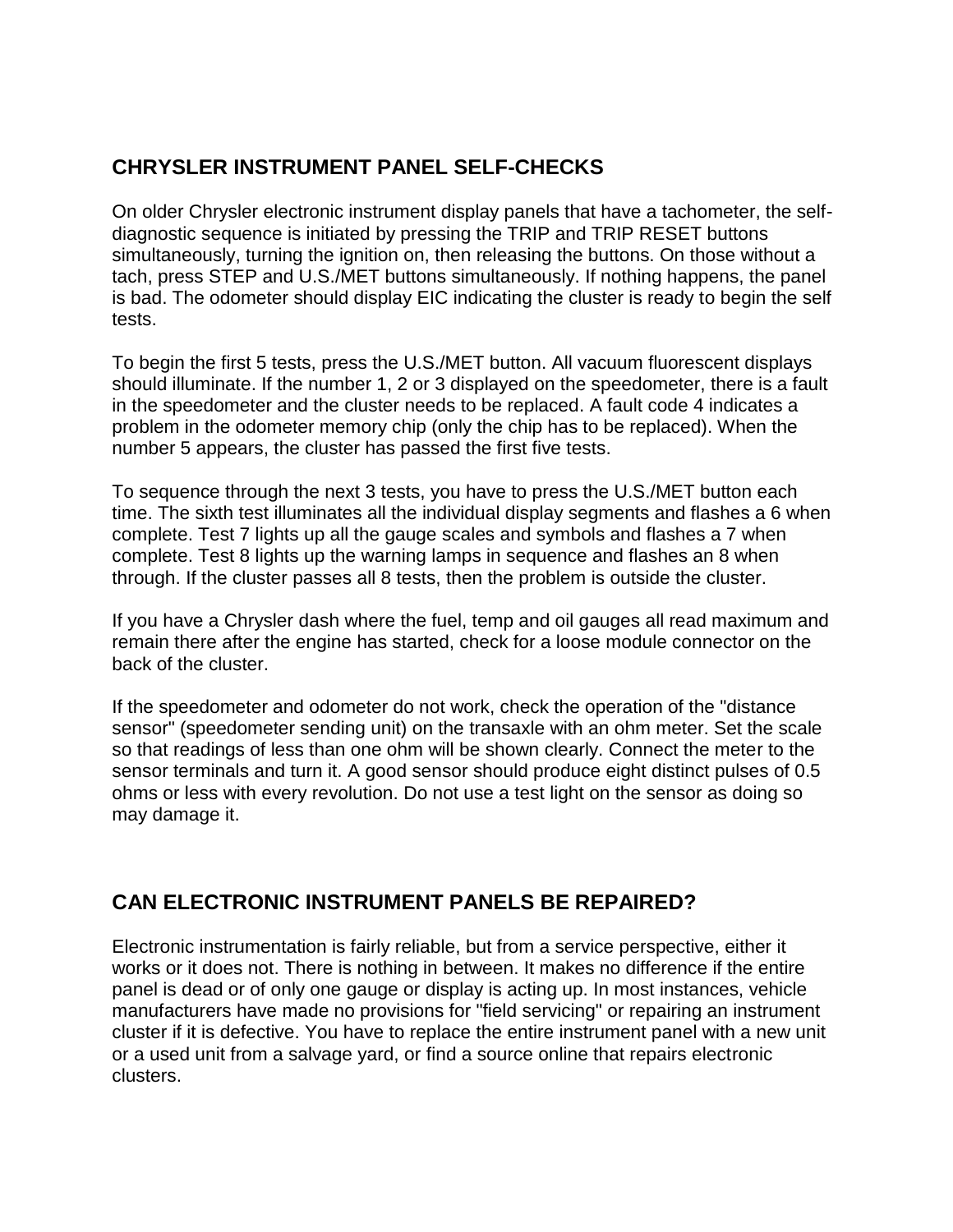The only components that you can generally replace yourself are dash light bulbs. But some of these are now an integral part of the circuit board (the turn signal indicators, for example) and cannot be replaced if they fail.

Even if you are an electronics wizard who knows how to test and replace individual circuit components, the vehicle manufacturers have not made the necessary service information available to the aftermarket. So for most of us, the only practical alternative is to replace the cluster if it has an internal problem, or send it to someone who specializes in this type of repair work.



### **INSTRUMENT PANEL REPLACEMENT TIPS**

Tearing apart a dash to extract the instrument panel is fairly easy on some vehicles, and a major ordeal on others. The best advice is look up the step-by-step replacement procedure for the panel BEFORE you tear into it. This way, there won't be any surprises, and you will have an idea of what's involved BEFORE you start the disassembly.

**WARNING:** Always disconnect the battery BEFORE you begin any electrical work. This will eliminate the risk of accidentally shorting any wires that might cause electrical damage or start a fire. It will also disable the airbag circuit so the air bag is not accidentally triggered.

### **RESETTING THE ODOMETER**

Most states have laws regarding odometer tampering, so if the electronic instrument cluster in your vehicle has an electronic odometer and memory chip, the memory chip must be transferred to the new instrument panel. What happens if you forget or lose the original odometer chip? You are supposed to put a sticker on the door certifying the date and mileage that a new zeroed odometer was installed. The vehicle manufacturer may also be able to supply you with a replacement odometer chip that is programmed with your old mileage (if possible).

There are also federal laws that prohibit odometer tampering. The Federal Truth in Mileage Act (TIMA) requires vehicle sellers to provide actual, truthful odometer readings and to disclose any known inaccuracies. TIMA makes odometer fraud a felony. Failure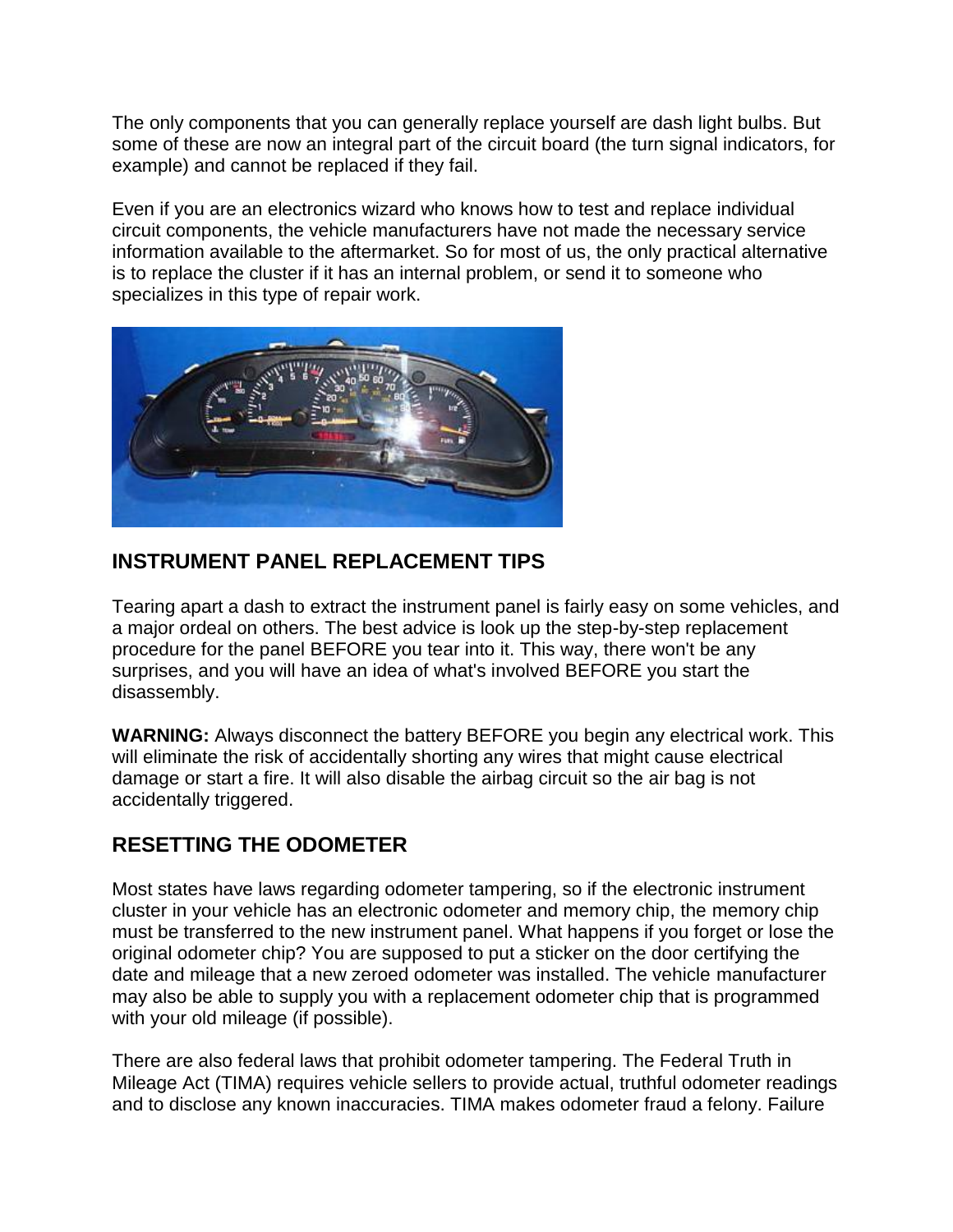to disclose that an odometer has been changed or repaired (altered in any way) and/or falsifying mileage documentation will result in fines and/or imprisonment.

Digital odometers can be reprogrammed to change the mileage. Some electronic cluster repair companies can do this for you, but require a signed statement as to your vehicle's actual mileage. Some new car dealers can also use an authorized factory scan tool to reset the odometer in a replacement instrument cluster to the vehicle's actual mileage after an instrument panel has been replaced. You can also buy software online that hacks into a digital odometer and allows you to reset the mileage reading. Be warned, however, that rolling back the mileage to make your vehicle appear to have less wear and tear than it actually has can get you into hot water if you later sell the vehicle and are caught trying to cheat someone. Used car buyers will often use [CARFAX](http://www.carfax.com/cfm/general_check.cfm?partner=cfx_5) or a similar service to check a vehicle's history, including its mileage.

#### **June 2015**

### **Ford Instrument Cluster Recall**

Ford Motor Company is issuing a safety compliance recall for approximately 203,500 2014-2015 Transit Connect and Escape vehicles in North America for an issue with the instrument panel cluster. When starting the vehicle, the instrument cluster, warning chimes, messages and warning lights may not work, which is a compliance issue with FMVSS 101 and other applicable FMVSS requirements. If these displays do not work as intended, it could increase the risk of a crash.

Recalled vehicles include certain 2014-2015 Transit Connect vehicles built at Valencia Assembly Plant in Spain from May 13, 2014, to Dec. 10, 2014; and certain 2014-2015 Escape vehicles built at Louisville Assembly Plant from May 19, 2014, to Feb. 6, 2015.

Ford dealers will update the instrument panel cluster software at no cost to the customer.



[Troubleshoot Fuel Gauge](http://www.aa1car.com/library/fuel_gauge_diagnosis.htm)